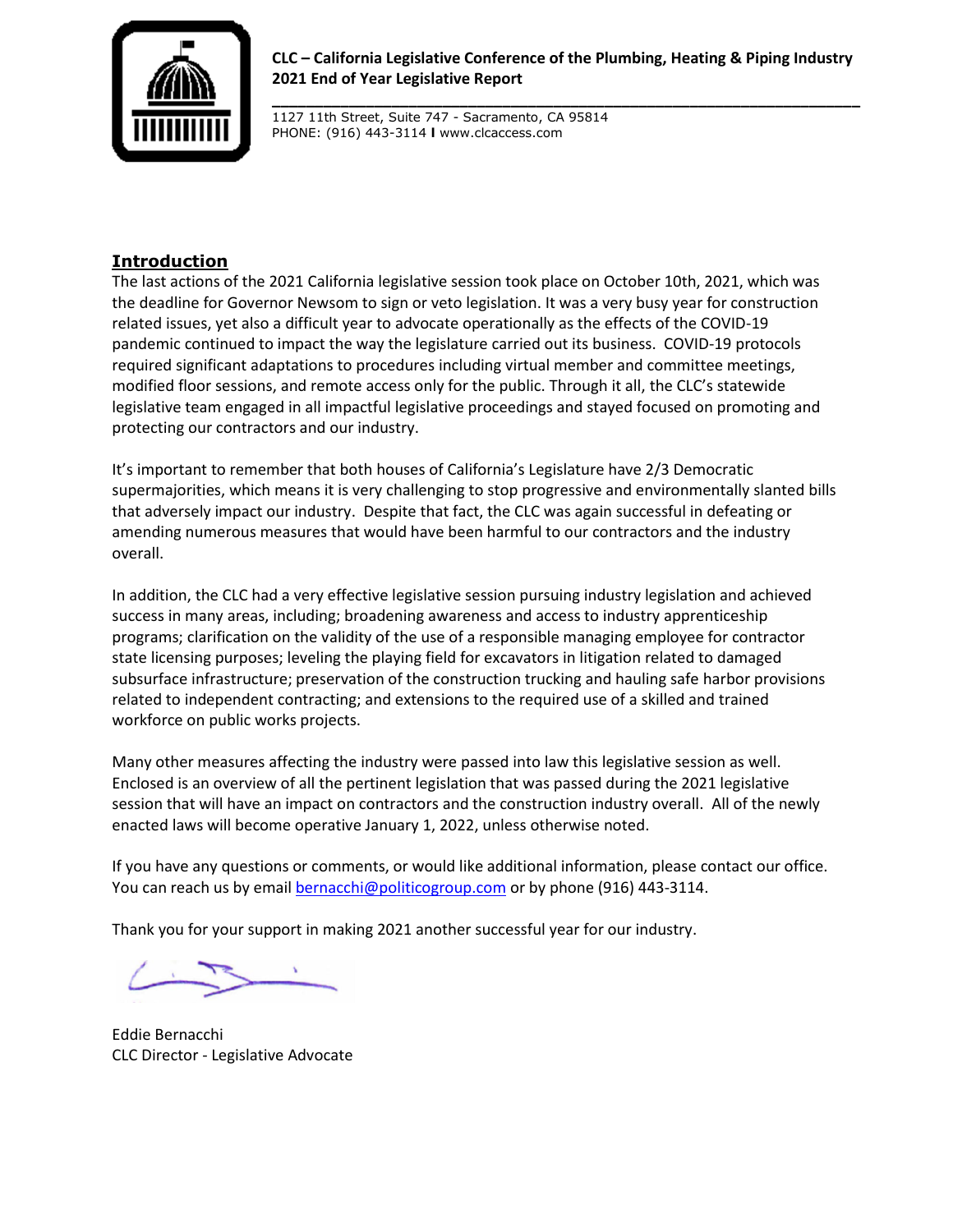## **Codes & Standards**

#### **AB 100**

### **AUTHOR:** [Holden](https://a41.asmdc.org/) D

**TITLE:** Drinking water: endpoint devices: lead content.

**SUMMARY:** The California Safe Drinking Water Act requires the State Water Resources Control Board to administer provisions relating to the regulation of drinking water to protect public health. Current law prohibits, the use of any pipe, pipe or plumbing fitting or fixture, solder, or flux that is not lead free in the installation or repair of any public water system or any plumbing in a facility providing water for human consumption. Current law defines "lead free" for purposes of conveying or dispensing water for human consumption to mean not more than 0.2% lead when used with respect to solder and flux and not more than a weighted average of 0.25% lead when used with respect to the wetted surfaces of pipes and pipe fittings, plumbing fittings, and fixtures. The bill would, commencing July 1, 2023, prohibit a person from introducing into commerce or offering for sale in the state an endpoint device that does not meet that lead leaching standard.

**STATUS:** Approved by the Governor. Chaptered by Secretary of State - Chapter 692, Statutes of 2021.

### **AB 332**

**AUTHOR:** Committee on Environmental Safety and Toxic Materials

**TITLE:** Hazardous waste: treated wood waste: management standards.

**SUMMARY:** Inadvertently, a state regulation took effect, on January 1, 2021, limiting the disposal of all treated wood waste to a handful of landfills throughout California. The state issued a variance at the beginning of March 2021, to continue the broader disposal options that have been in place for more than two decades. This measure codifies the variance until further regulations can be developed to expand disposal options.

**STATUS:** Approved by the Governor. Chaptered by Secretary of State - Chapter 147, Statutes of 2021.

#### **AB 970**

### **AUTHOR:** McCarty D

**TITLE:** Planning and zoning: electric vehicle charging stations: permit application: approval. **SUMMARY:** Current law requires every city, county, and city and county to create an expedited, streamlined permitting process for electric vehicle charging stations and to adopt a checklist pursuant to which an applicant that satisfies the information requirements shall be deemed complete and therefore eligible for expedited review. This bill establishes specific time frames in which local agencies must approve permits for electric vehicle (EV) charging stations and that these provisions apply to all cities, including charter cities.

**STATUS:** Approved by the Governor. Chaptered by Secretary of State - Chapter 710, Statutes of 2021.

#### **SB 338**

#### **AUTHOR:** Gonzalez D

**TITLE:** Joint and several liability of port drayage motor carrier customers: health and safety violations: prior offenders: liability owed to the state.

**SUMMARY:** Current law requires the Division of Labor Standards Enforcement to post on its internet website a list of port drayage motor carriers with unsatisfied court judgments, tax assessments, tax liens, or any order, decision, or award finding that the port drayage motor carrier has engaged in illegal conduct including failure to pay wages, imposing unlawful expenses on employees, and other labor violations. Current law prohibits the division from placing the information on the internet website until the period for all judicial appeals has expired. Current law requires the division to remove a posting within 15 business days after the division determines there has been payment or settlement of the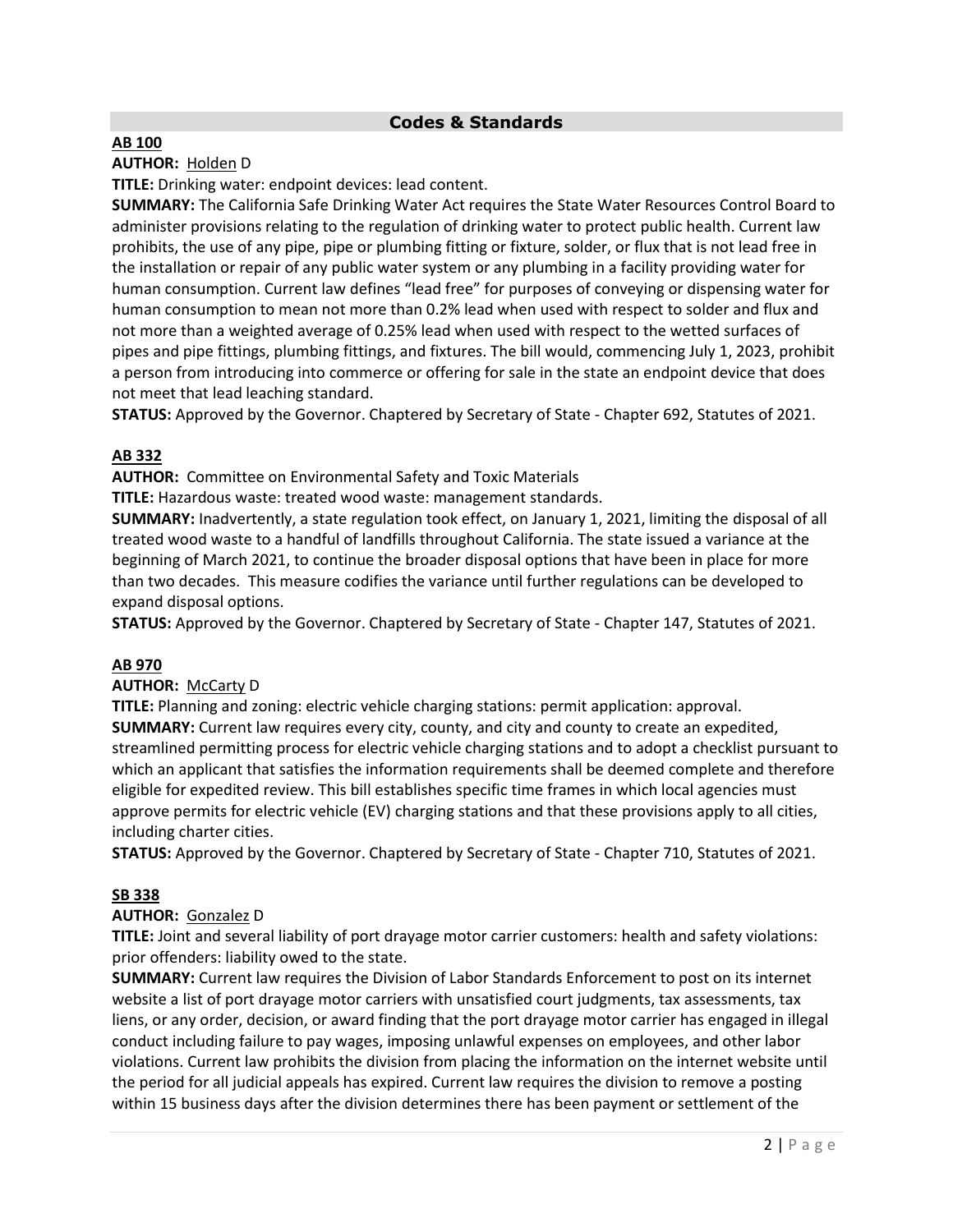unsatisfied judgment, as specified. This bill requires the Division of Labor Standards Enforcement to post the information for a port drayage motor carrier that is a prior offender with a subsequent judgment, ruling, citation, order, decision, or award finding a violation of a labor or employment law or regulation, even if all periods for appeals have not expired.

**STATUS:** Approved by the Governor. Chaptered by Secretary of State - Chapter 333, Statutes of 2021.

#### **SB 606**

#### **AUTHOR:** Gonzalez D

**TITLE:** Workplace safety: violations of statutes: enterprise-wide violations: egregious violations. **SUMMARY:** Expands the California Division of Occupational Safety and Health's (Cal/OSHA) enforcement authority. For employers with multiple worksites in California, SB 606 creates a rebuttable presumption that a violation is occurring "enterprise-wide" at all of the employer's locations in the state if either of the following is true: The employer has a noncompliant written health and safety policy or procedure; or Cal/OSHA "has evidence of a pattern or practice of the same violation or violations committed by that employer involving more than one of the employer's worksites." If the employer fails to rebut this presumption, Cal/OSHA may issue an enterprise-wide citation requiring abatement at every employer worksite in the state. The bill also authorizes Cal/OSHA to issue a citation for an "egregious violation" if it believes that an employer has willfully and egregiously violated an occupational safety or health standard, order, special order, or regulation. A violation is considered "egregious" if one or more of the following is true: the employer intentionally, through conscious, voluntary action or inaction, made no reasonable effort to eliminate the known violation, the violations resulted in worker fatalities, a worksite catastrophe, or a large number of injuries or illnesses ("Catastrophe" means the inpatient hospitalization, regardless of duration, of three or more employees resulting from an injury, illness, or exposure caused by a workplace hazard or condition), the violations resulted in persistently high rates of worker injuries or illnesses, the employer has an extensive history of prior violations, the employer has intentionally disregarded its health and safety responsibilities, the employer's conduct, taken as a whole, amounts to clear bad faith in the performance of its duties under this part, the employer has committed a large number of violations so as to undermine significantly the effectiveness of any safety and health program that may be in place. For purposes of fines and penalties, each instance of an employee exposure to an egregious violation will be considered a separate violation, which could result in an assessment of very large penalties. Additionally, the egregious conduct underlying a violation must have occurred within the five years prior to the citation for an egregious violation. Once a violation is determined to be egregious, that determination remains in effect for five years.

**STATUS:** Approved by the Governor. Chaptered by Secretary of State - Chapter 336, Statutes of 2021.

## **Collection & Lien - Prompt Pay**

### **SB 572**

#### **AUTHOR:** Hertzberg D

**TITLE:** Labor Commissioner: enforcement: lien on real property.

**SUMMARY:** Allows the Labor Commissioner to, as an alternative to a judgment lien, create a lien on real property to secure the amount due to the Labor Commissioner under any citation, findings, or decision that has become final and may be entered as a judgment. The lien attaches to all interests in real property of those parties located in the country where the lien is created. Also requires the Labor Commissioner to issue a certificate of release upon payment of the amount due, including any interest and costs that have lawfully accrued on the original amount and allows a lien to continue for 10 years after its creation. The lien may be renewed for additional periods of 10 years by recording a renewal certificate of lien or a copy of the renewed judgment at any time prior to its expiration. **STATUS:** Approved by the Governor. Chaptered by Secretary of State - Chapter 335, Statutes of 2021.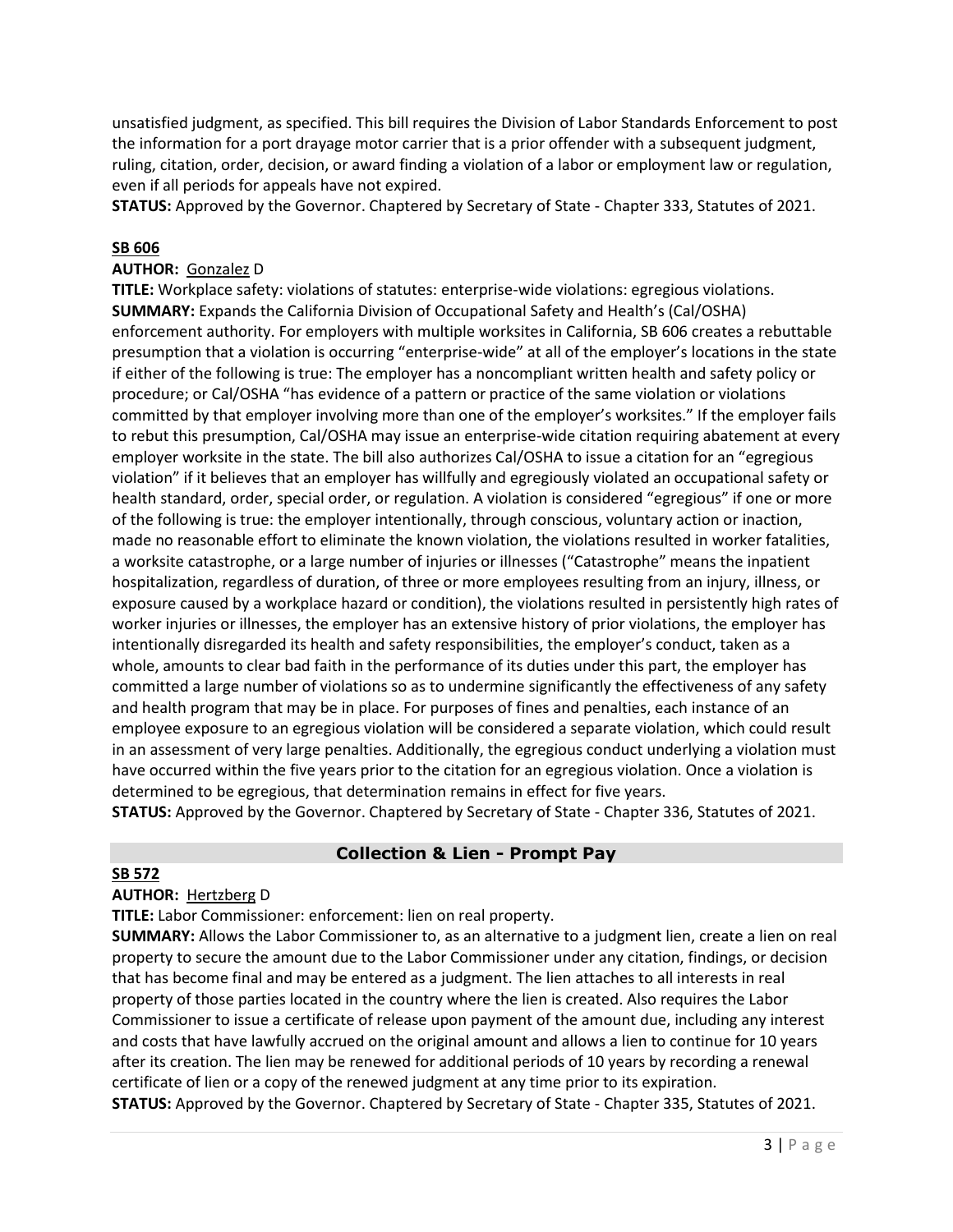## **Contractors` License Law**

#### **AB 107**

**AUTHOR:** Salas D

**TITLE:** Licensure: veterans and military spouses.

**SUMMARY:** Requires all Department of Consumer Affairs licensing boards, including the Contractors State Licensing Board to issue temporary licenses to the spouses of active-duty members of the United States Armed Forces who is transferred to California, if they are licensed in another state. These temporary licensees expire after 12 months and are nonrenewable.

**STATUS:** Approved by the Governor. Chaptered by Secretary of State - Chapter 693, Statutes of 2021.

#### **AB 246**

**AUTHOR:** Quirk D

**TITLE:** Contractors: disciplinary actions.

**SUMMARY:** Adds illegal dumping to the list of violations that constitute a cause for disciplinary action against a contractor by the Contractors State License Board.

**STATUS:** Approved by the Governor. Chaptered by Secretary of State - Chapter 46, Statutes of 2021.

#### **AB 569**

**AUTHOR:** Grayson D

**TITLE:** Contractors: civil penalties: letters of admonishment.

**SUMMARY:** Expands the Registrar of the Contractors State License Board (CSLB) flexibility in issuing a Letter of Admonishment (LOA) for intermediate corrective action. The LOA enhances public protection for minor, non-hazardous violations by requiring prompt corrective action by the recipient, while ensuring ethical constructors can continue to operate. In terms of severity, the LOA is positioned between an Advisory Notice and an administrative citation.

**STATUS:** Approved by the Governor. Chaptered by Secretary of State - Chapter 94, Statutes of 2021.

#### **AB 830**

**AUTHOR:** Flora R

**TITLE:** Business: Department of Consumer Affairs: licensed professions and vocations.

**SUMMARY:** Clarifies that a Responsible Managing Employee (RME) qualifier on a contractor license is a valid qualifier and that the requirements for supervision and control on a construction project may be accomplished by the RME either directly, or indirectly by supervising designated employees. **STATUS:** Approved by the Governor. Chaptered by Secretary of State - Chapter 376, Statutes of 2021.

#### **SB 484**

**AUTHOR:** Archuleta D

**TITLE:** Home inspections: sewer lateral repairs.

**SUMMARY:** Authorizes a contractor who holds a C-36 plumbing license, to perform both inspection and any required repairs, if any, of a sewer lateral pipe connecting a residence or business. **STATUS:** Approved by the Governor. Chaptered by Secretary of State - Chapter 545, Statutes of 2021.

#### **SB 607**

**AUTHOR:** Min D **TITLE:** Business and professions.

**SUMMARY:** Implements fee increases at the Contractors State License Board and beginning January 1, 2023, increases the amount required for a contractor's bond for licensure from \$15,000 to \$25,000. **STATUS:** Approved by the Governor. Chaptered by Secretary of State - Chapter 367, Statutes of 2021.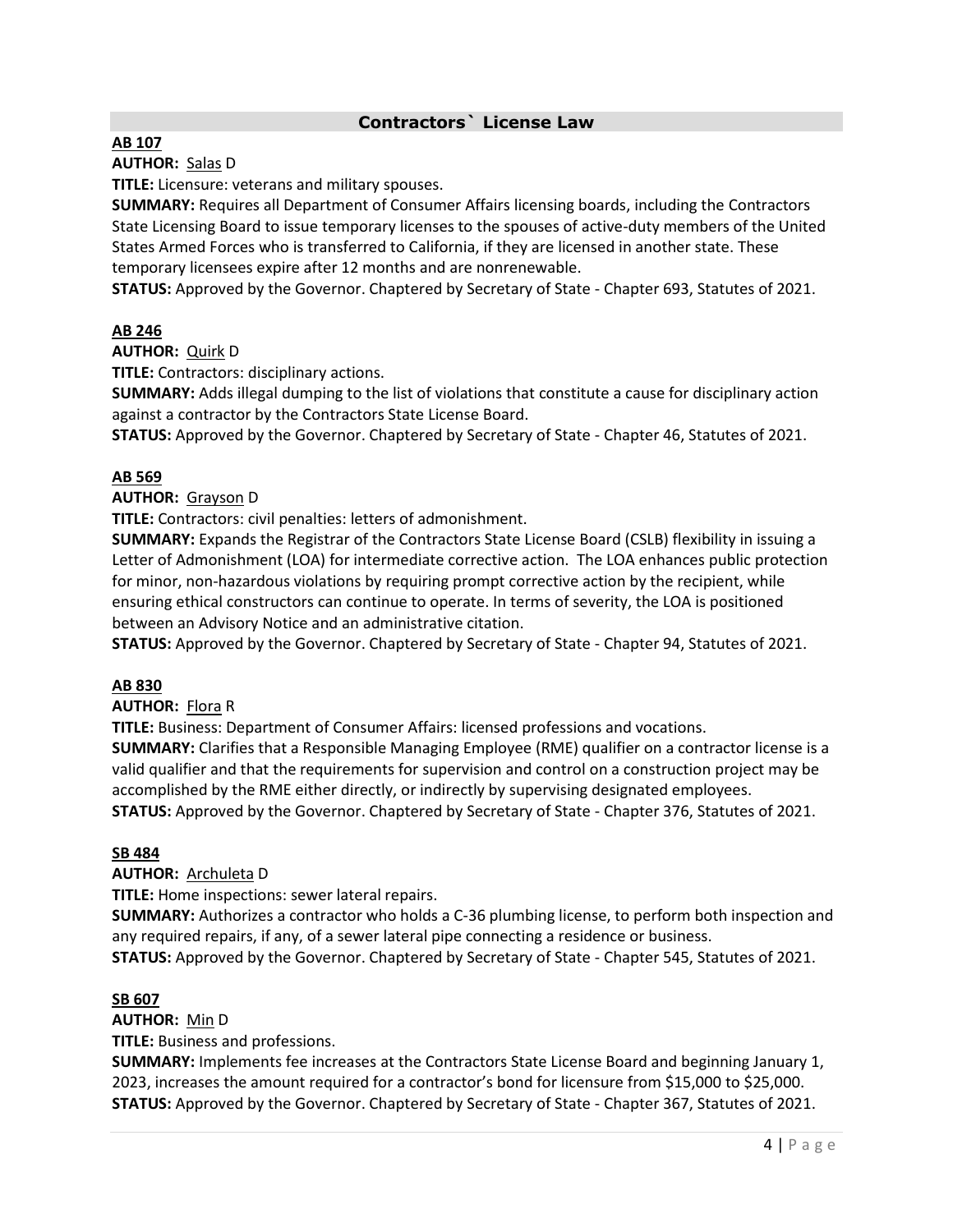#### **SB 757**

**AUTHOR:** Limón D

**TITLE:** Solar energy system improvements: consumer protection.

**SUMMARY:** Provides enhanced oversight by the Contractors State License Board over licensed contractors who perform residential photovoltaic installations. This is achieved by clarifying that the installation of a residential photovoltaic system is considered a home improvement, which affords homeowners enhanced protections under state law.

**STATUS:** Approved by the Governor. Chaptered by Secretary of State - Chapter 249, Statutes of 2021.

### **Environment & Energy**

### **AB 33**

# **AUTHOR:** Ting D

**TITLE:** Energy Conservation Assistance Act of 1979: energy storage systems and electric vehicle charging infrastructure: Native American tribes.

**SUMMARY:** Expands the list of eligible projects under the California Energy Commission's Energy Conservation Assistance Account (ECAA) to include installation of energy storage systems and electric vehicle charging infrastructure. Also expands the eligible entities who can participate in the ECAA program to include California Native American tribes, and establishes a subaccount to track awards and repayment of loans to tribes.

**STATUS:** Approved by the Governor. Chaptered by Secretary of State - Chapter 226, Statutes of 2021.

### **AB 525**

#### **AUTHOR:** Chiu D

**TITLE:** Energy: offshore wind generation.

**SUMMARY:** Current law requires the Public Utilities Commission and the Energy Commission to undertake various actions in furtherance of meeting the state's clean energy and pollution reduction objectives. This bill requires the Energy Commission, on or before June 1, 2022, to evaluate and quantify the maximum feasible capacity of offshore wind to achieve reliability, ratepayer, employment, and decarbonization benefits and to establish offshore wind planning goals for 2030 and 2045. **STATUS:** Approved by the Governor. Chaptered by Secretary of State - Chapter 231, Statutes of 2021.

#### **AB 1124**

**AUTHOR:** Friedman D

#### **TITLE:** Solar energy systems.

**SUMMARY:** Revises the definition of "solar energy system" to include all structural design features, whether mounted on the ground or on a roof, including to mean solar devices or features designed to serve one or more utility retail customers on the same, adjacent, or contiguous properties and is not designed for procurement of electricity by an electric utility.

**STATUS:** Approved by the Governor. Chaptered by Secretary of State - Chapter 235, Statutes of 2021.

## **[SB 372](https://ctweb.capitoltrack.com/public/publishbillinfo.aspx?bi=8cWOBroK9GxTXGx7pqGe6J2ORoAVQs2lvNMCqPezursxGr0J7M5P3BI9S1%2fLxjEc)**

#### **AUTHOR:** [Leyva](http://sd20.senate.ca.gov/) D

**TITLE:** Medium- and heavy-duty fleet purchasing assistance program: zero-emission vehicles. **SUMMARY:** Current law establishes the Air Quality Improvement Program that is administered by the State Air Resources Board for purposes of funding projects related to, among other things, the reduction of criteria air pollutants and improvement of air quality. Pursuant to its existing statutory authority, the state board has established the Clean Vehicle Rebate Project, as a part of the Air Quality Improvement Program, to promote the use of zero-emission vehicles by providing rebates for the purchase of new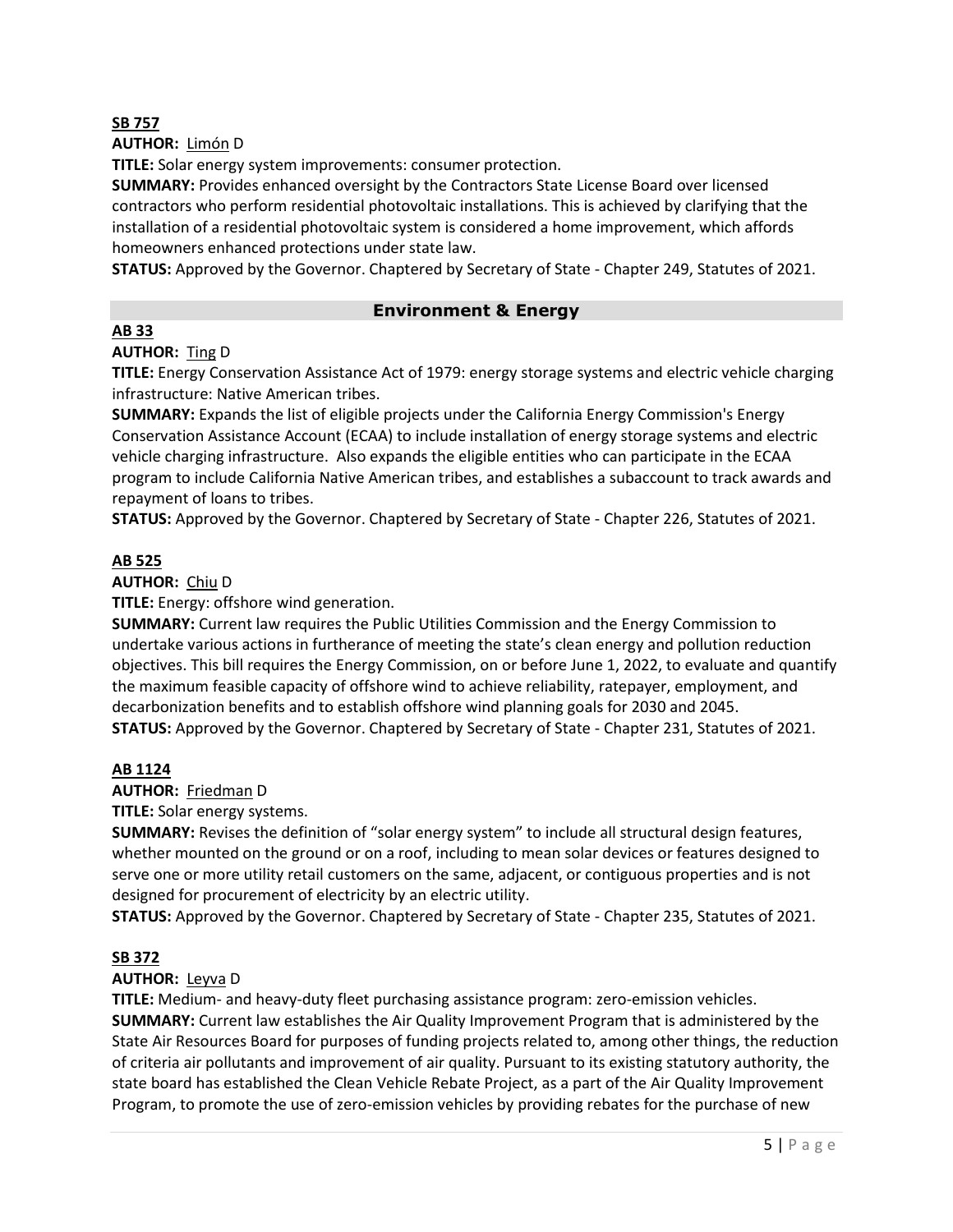zero-emission vehicles. Current law, the California Pollution Control Financing Authority Act, establishes the California Pollution Control Financing Authority, with specified powers and duties, and authorizes the authority to approve financing for projects or pollution control facilities to prevent or reduce environmental pollution. This bill establishes the Medium- and Heavy-Duty Zero-Emission Vehicle Fleet Purchasing Assistance Program within the Air Quality Improvement Program to make financing tools and nonfinancial supports available to operators of medium- and heavy-duty vehicle fleets to enable those operators to transition their fleets to zero-emission vehicles.

**STATUS:** Approved by the Governor. Chaptered by Secretary of State - Chapter 639, Statutes of 2021.

### **SB 589**

### **AUTHOR:** Hueso D

**TITLE:** Air pollution: alternative vehicles and vehicle infrastructure.

**SUMMARY:** Expands the types of projects eligible for funding from the Alternative and Renewable Fuel and Vehicle Technology Program (ARFVTP) to include projects that develop in-state supply chains and the workforce for raw materials and components needed for zero-emission vehicle (ZEV) manufacturing. This bill expands the groups the California Energy Commission (CEC) must consult as part of ARFVTP workforce development efforts to include the California Conservation Corps, local Conservation Corps, the California Mobility Center, and the California Community Colleges. This bill also incorporates workforce development as a resource the CEC must evaluate part of its regular assessment of resources needed to meet state ZEV deployment goals.

**STATUS:** Approved by the Governor. Chaptered by Secretary of State - Chapter 732, Statutes of 2021.

#### **SB 596**

#### **AUTHOR:** Becker D

**TITLE:** Greenhouse gases: cement sector: net-zero emissions strategy.

**SUMMARY:** Requires the California Air Resources Board (ARB), by July 1, 2023, to develop a comprehensive strategy for the state's cement sector to achieve net-zero greenhouse gas (GHG) emissions no later than December 31, 2045.

**STATUS:** Approved by the Governor. Chaptered by Secretary of State - Chapter 246, Statutes of 2021.

#### **SB 643**

#### **AUTHOR:** Archuleta D

**TITLE:** Fuel cell electric vehicle fueling infrastructure and fuel production: statewide assessment. **SUMMARY:** Until January 1, 2030, requires the Energy Commission, in consultation with the State Air Resources Board and the Public Utilities Commission, to prepare a statewide assessment of the fuel cell electric vehicle fueling infrastructure and fuel production needed to support the adoption of zeroemission trucks, buses, and off-road vehicles at levels necessary for the state to meet specified goals and requirements relating to vehicular air pollution. The bill also requires the statewide assessment to consider all necessary fuel production and distribution infrastructure needed to meet those goals and requirements and to examine existing and future fuel production and distribution infrastructure needs throughout the state, including in low-income communities.

**STATUS:** Approved by the Governor. Chaptered by Secretary of State - Chapter 646, Statutes of 2021.

#### **AB 473**

## **General Industry**

**AUTHOR:** Chau D **TITLE:** California Public Records Act. **SUMMARY:** Recodifies and reorganizes the provisions of the California Public Records Act (CPRA) in the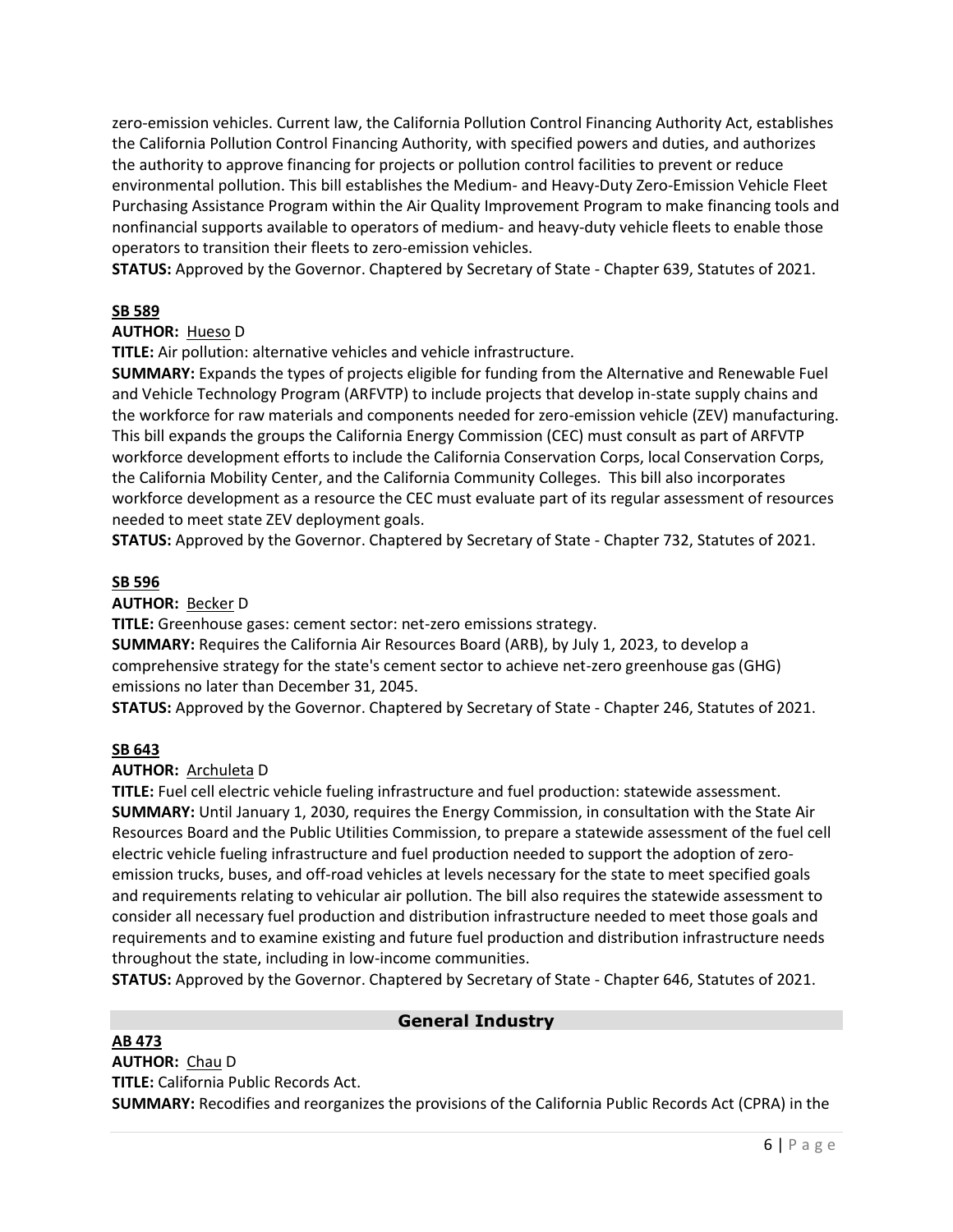CPRA Recodification Act of 2021 without making any substantive changes to the act. **STATUS:** Approved by the Governor. Chaptered by Secretary of State - Chapter 614, Statutes of 2021.

#### **AB 643**

**AUTHOR:** Ramos D

**TITLE:** Apprenticeship programs: career fairs.

**SUMMARY:** Requires a school district or school that is planning to hold a college or career fair to notify each apprenticeship program in the same county as the school district or school of the college or career fair. In determining the county location of an apprenticeship program, the school district or school shall rely on the database of approved apprenticeship programs published by the DAS on its Internet website. The bill also specifies that the notification shall include the planned date, time, and location of the college or career fair and requires the notice to be delivered before the planned date of the college or career fair either by first-class mail or by electronic mail pursuant to the contact information contained in the database of approved apprenticeship programs published by the DAS on its Internet website. **STATUS:** Approved by the Governor. Chaptered by Secretary of State - Chapter 324, Statutes of 2021.

#### **AB 654**

**AUTHOR:** Reyes D

**TITLE:** COVID-19: exposure: notification.

**SUMMARY:** Clarifies and improves last year's AB 685, which requires notice of COVID-19 cases in the workplace by eliminating duplicative obligations for businesses in certain industries, matching terms to corresponding federal guidelines, and other favorable improvements.

**STATUS:** Approved by the Governor. Chaptered by Secretary of State - Chapter 522, Statutes of 2021.

#### **AB 707**

**AUTHOR:** Quirk D

**TITLE:** Mercury Thermostat Collection Act of 2021.

**SUMMARY:** The Mercury Thermostat Collection Act of 2008, as part of the state's hazardous waste control laws, requires a manufacturer that owns or owned a name brand of mercury-added thermostats, sold in this state before January 1, 2006, to establish and maintain a collection, transportation, recycling, and disposal program for out-of-service mercury-added thermostats. This bill recasts the program, still as part of the state's hazardous waste control laws, as the Mercury Thermostat Collection Act of 2021. The bill requires each manufacturer of mercury-added thermostats, or group of manufacturers, on or before March 1, 2022, to contract with or retain a qualified third party, to develop and implement a convenient, cost-effective, and efficient program for the collection, transportation, recycling, and disposal of out-of-service mercury-added thermostats.

**STATUS:** Approved by the Governor. Chaptered by Secretary of State - Chapter 703, Statutes of 2021.

#### **AB 930**

#### **AUTHOR:** Levine D

**TITLE:** Subsurface installations: attorney's fees and costs.

**SUMMARY:** Provides reasonable attorney's costs and fees to a prevailing excavator who is found to not be at fault for damaging a subsurface installation due to errors on the part of the utility operator who owns, and is legally responsible for labeling the location of, the subsurface equipment.

**STATUS:** Approved by the Governor. Chaptered by Secretary of State - Chapter 173, Statutes of 2021.

**AB 1346 AUTHOR:** Berman D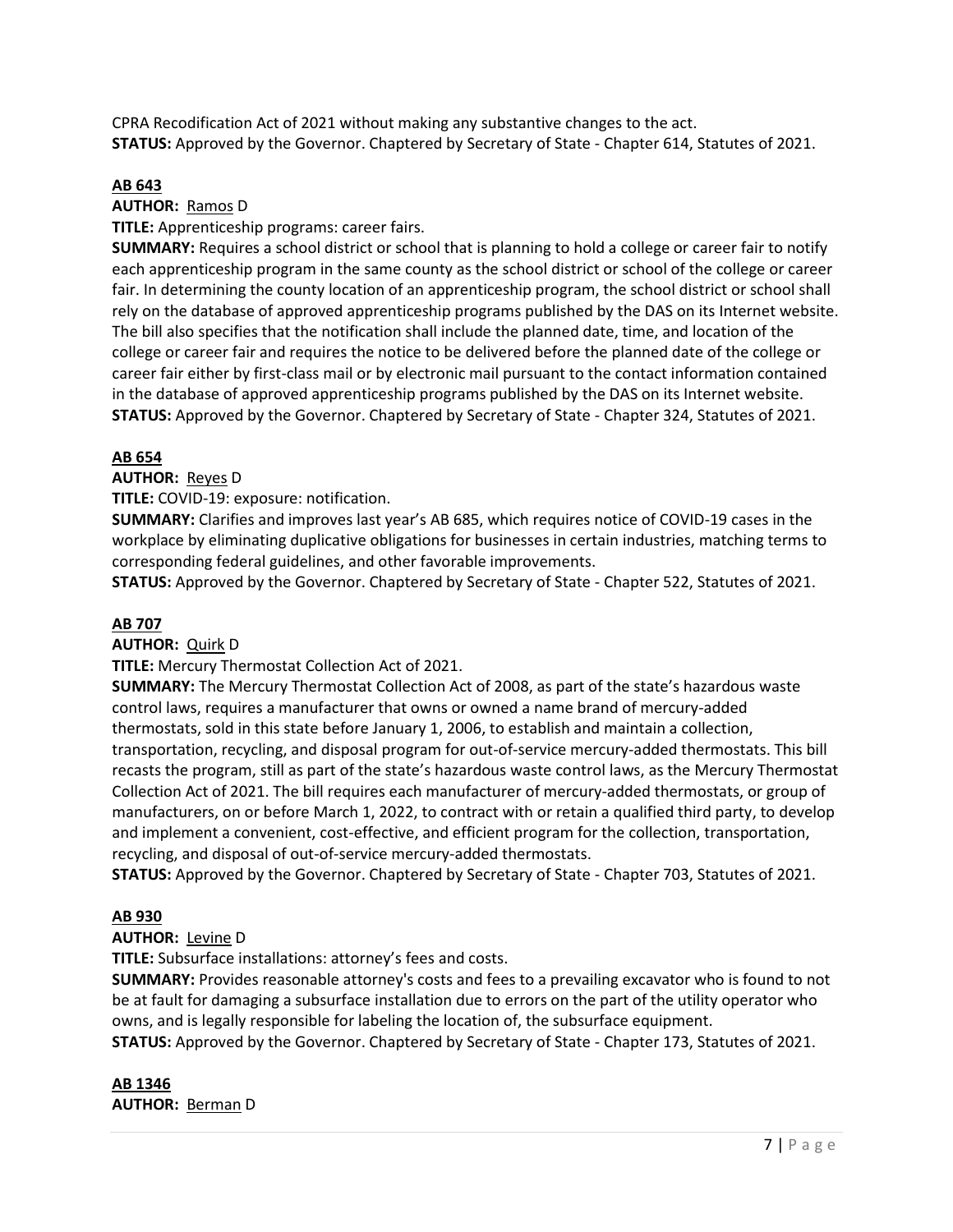**TITLE:** Air pollution: small off-road engines.

**SUMMARY:** Requires the State Air Resources Board, by July 1, 2022, consistent with federal law, to adopt cost-effective and technologically feasible regulations to prohibit engine exhaust and evaporative emissions from new small off-road engines, as defined by the state board. The bill also requires the state board to identify and, to the extent feasible, make available funding for commercial rebate or similar incentive funding as part of any updates to existing applicable funding program guidelines to local air pollution control districts and air quality management districts to implement support for the transition to zero-emission small off-road equipment operations.

**STATUS:** Approved by the Governor. Chaptered by Secretary of State - Chapter 753, Statutes of 2021.

## **AB 1561**

**AUTHOR:** Committee on Labor and Employment

**TITLE:** Worker classification: employees and independent contractors.

**SUMMARY:** This bill extends, for three years, the industry negotiated construction trucking and hauling safe harbor provisions related to independent contracting, removing construction trucking from the application of the ABC test under the Dynamex decision.

**STATUS:** Approved by the Governor. Chaptered by Secretary of State - Chapter 422, Statutes of 2021.

## **SB 297**

**AUTHOR:** Durazo D

**TITLE:** Subsurface installations: penalties.

**SUMMARY:** Prescribes an enhanced civil penalty of up to \$100,000 for utilities or excavators who knowingly and willfully violate the "811- Dig Alert" requirement for excavations and subsequently damages a gas or hazardous liquid pipeline subsurface installation in a way that results in the escape of any flammable, toxic, or corrosive gas or liquid.

**STATUS:** Approved by the Governor. Chaptered by Secretary of State - Chapter 726, Statutes of 2021.

#### **SB 414**

**AUTHOR:** Jones R

**TITLE:** Land.

**SUMMARY:** Revises the definition of cadastral surveying; updates how data may be provided for purposes of surveys; makes technical changes to provisions of the Land Surveying Act (LSA); and, extends the amount of time allotted to set a hearing to appeal a decision made under the Subdivision Map Act (SMA)

**STATUS:** Approved by the Governor. Chaptered by Secretary of State - Chapter 106, Statutes of 2021.

## **SB 657**

#### **AUTHOR:** Ochoa Bogh R

**TITLE:** Employment: electronic documents.

**SUMMARY:** Provides that in instances where an employer is required to physically post information, an employer may also distribute that information to employees working remotely, by email with the document or documents attached. Distribution by email shall not alter the employer's obligation to physically display required posting.

**STATUS:** Approved by the Governor. Chaptered by Secretary of State - Chapter 109, Statutes of 2021.

#### **SB 807**

#### **AUTHOR:** Wieckowski D

**TITLE:** Enforcement of civil rights: Department of Fair Employment and Housing.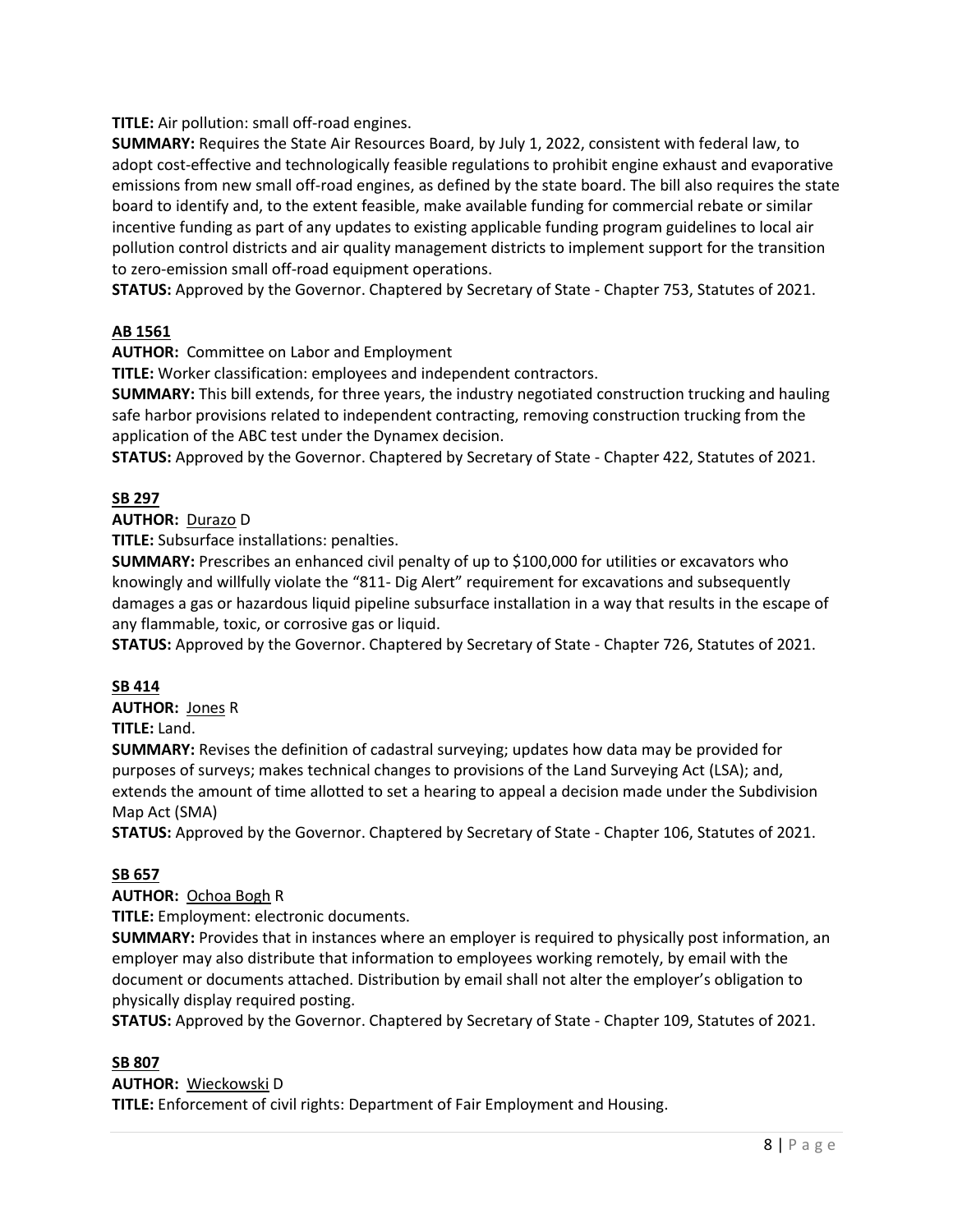**SUMMARY:** The California Fair Employment and Housing Act (FEHA) establishes the Department of Fair Employment and Housing (DFEH) within the Business, Consumer Services, and Housing Agency under the direction of the Director of Fair Employment and Housing. The FEHA makes certain discriminatory employment and housing practices unlawful, and authorizes a person claiming to be aggrieved by an alleged unlawful practice to file a verified complaint with the DFEH. The FEHA requires the DFEH to make an investigation in connection with a filed complaint alleging facts sufficient to constitute a violation of the FEHA, and requires the DFEH to endeavor to eliminate the unlawful practice by conference, conciliation, mediation and persuasion. If conference, conciliation, mediation, or persuasion fails and the DFEH has required all parties to participate in a mandatory dispute resolution, the FEHA authorizes the director to bring a civil action in the name of the DFEH on behalf of the person claiming to be aggrieved within a specified amount of time. This bill tolls the deadline for the DFEH to file a civil action pursuant to the FEHA while a mandatory or voluntary dispute resolution is pending. **STATUS:** Approved by the Governor. Chaptered by Secretary of State - Chapter 278, Statutes of 2021.

## **Labor Relations**

### **SB 95**

**AUTHOR:** Skinner D

**TITLE:** Employment: COVID-19: supplemental paid sick leave.

**SUMMARY:** Required California employers with more than 25 employees to provide their employees with up to 80 hours of COVID-19 supplemental paid sick leave (SPSL) and took effect on March 29, 2021. The leave was retroactive to January 1, 2021 and the statute expired on September 30, 2021. **STATUS:** Approved by the Governor. Chaptered by Secretary of State - Chapter 13, Statutes of 2021.

### **[AB 1003](https://ctweb.capitoltrack.com/public/publishbillinfo.aspx?bi=4ev3%2fl8%2fUvdyCdFYeN5pMhvyd0cit6lPLvo8df4U394alhUa5bTiXdXHLKaG8IJJ)**

**AUTHOR:** [Gonzalez, Lorena](https://a80.asmdc.org/) D

**TITLE:** Wage theft: grand theft.

**SUMMARY:** Current law defines the crime of grand theft as theft committed when the money, labor, or real or personal property taken is of a value exceeding \$950. Under existing law, grand theft is punishable either as a misdemeanor by imprisonment in a county jail for up to 1 year or as a felony by imprisonment in county jail for 16 months or 2 or 3 years, by a specified fine, or by a fine and that imprisonment. This bill makes the intentional theft of wages, including gratuities, in an amount greater than \$950 from any one employee, or \$2,350 in the aggregate from 2 or more employees, by an employer in any consecutive 12-month period punishable as grand theft. The bill specifically authorizes wages, gratuities, benefits, or other compensation that are the subject of a prosecution under these provisions to be recovered as restitution in accordance with existing provisions of law. **STATUS:** Approved by the Governor. Chaptered by Secretary of State - Chapter 325, Statutes of 2021.

## **SB 727**

**AUTHOR:** Leyva D

**TITLE:** Labor-related liabilities: direct contractor.

**SUMMARY:** Current law requires, for contracts entered into on or after January 1, 2018, a direct contractor, as defined, making or taking a contract in the state for the erection, construction, alteration, or repair of a building, structure, or other private work, to assume, and be liable for, any debt owed to a wage claimant or third party on the wage claimant's behalf, incurred by a subcontractor at any tier acting under, by, or for the direct contractor for the wage claimant's performance of labor included in the subject of the original contract. Current law limits the direct contractor's liability under those provisions to extend only to any unpaid wage, fringe or other benefit payment or contribution, including interest owed and provides that liability does not extend to penalties or liquidated damages. This bill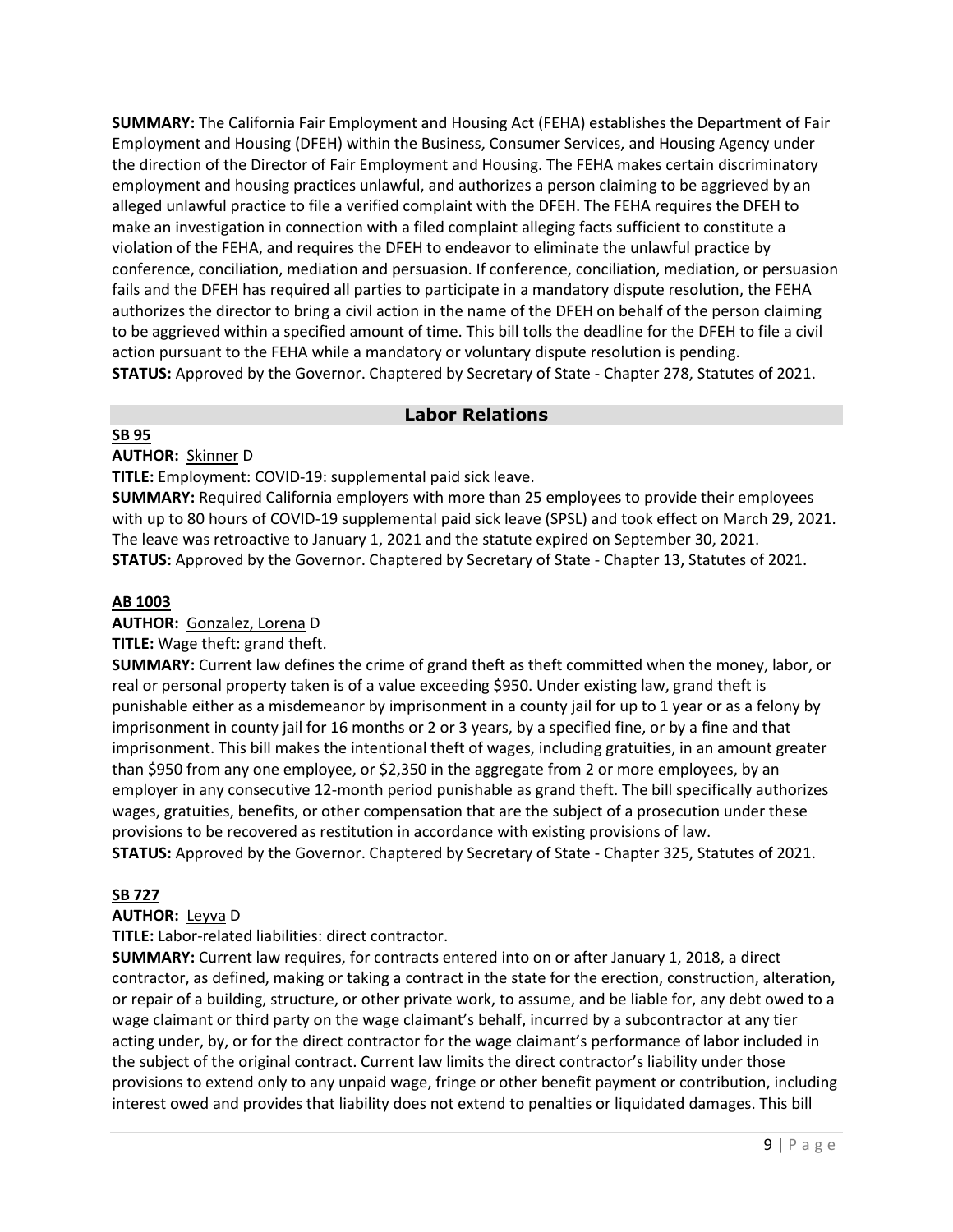extends, for contracts entered into on or after January 1, 2022, the direct contractor's liability to penalties, liquidated damages, and interest owed by the subcontractor on account of the performance of the labor.

**STATUS:** Approved by the Governor. Chaptered by Secretary of State - Chapter 338, Statutes of 2021.

### **Public Works**

## **[AB 36](https://ctweb.capitoltrack.com/public/publishbillinfo.aspx?bi=CJJeoDVTp3abWq22FFZlfQ8EcndY1PnvdB4LxAMb6IVms0kYKqvxIMegV0ORu2fa)**

**AUTHOR:** [Gallagher](http://ad03.asmrc.org/) R

**TITLE:** Design-build contracting: Town of Paradise

**SUMMARY:** Allows the use of design-build contracting for sewer and water conveyance projects that serve the Town of Paradise. The bill requires that contractors working on projects under this authority be subject to the skilled and trained workforce requirements.

**STATUS:** Approved by the Governor. Chaptered by Secretary of State - Chapter 689, Statutes of 2021.

### **AB 271**

**AUTHOR:** Rivas, Robert D

**TITLE:** Santa Clara Valley Water District: contracts: best value procurement.

**SUMMARY:** Allows the Santa Clara Valley Water District to award contracts on a best value basis for any construction work to improve the safety of the Leroy Anderson Dam and Reservoir. The bill also prohibits a best value contractor from being prequalified, shortlisted, or awarded a contract, regardless of whether the best value process is used, unless the contractor, and its subcontractors, commit to using a skilled-and-trained workforce on all project work. This provision doesn't apply if the district has entered into a project labor agreement that will bind all contractors and subcontractors performing work on the project or contract to use a skilled and trained workforce.

**STATUS:** Approved by the Governor. Chaptered by Secretary of State - Chapter 48, Statutes of 2021.

## **AB 712**

#### **AUTHOR:** Calderon D

**TITLE:** Local Agency Public Construction Act: change orders: County of Los Angeles.

**SUMMARY:** Establishes a pilot program to increases the limits that apply to the amount of change orders that can be approved pursuant to a delegated authority for construction contracts entered into by Los Angeles County. Amendments requested by industry were made to ensure that if the board of supervisor's delegates authority for these change orders, the decision by the county engineer or other county officer, is binding on LA County.

**STATUS:** Approved by the Governor. Chaptered by Secretary of State - Chapter 95, Statutes of 2021.

#### **AB 811**

#### **AUTHOR:** Rivas, Luz D

**TITLE:** Los Angeles County Metropolitan Transportation Authority: contracting.

**SUMMARY:** Current law authorizes the Los Angeles County Metropolitan Transportation Authority to enter into contracts with private entities that combine into a single contract all or some of the planning, design, permitting, development, joint development, construction, construction management, acquisition, leasing, installation, and warranty of some or all components of transit systems and certain facilities. Current law authorizes the authority to award a contract under these provisions after a finding, by a 2/3 vote of the members of the authority, that awarding the contract will achieve for the authority, among other things, certain private sector efficiencies in the integration of design, project work, and components. This bill eliminates the requirement to make the above-described finding by a 2/3 vote of the members of the authority in order to award contracts under these provisions. The bill instead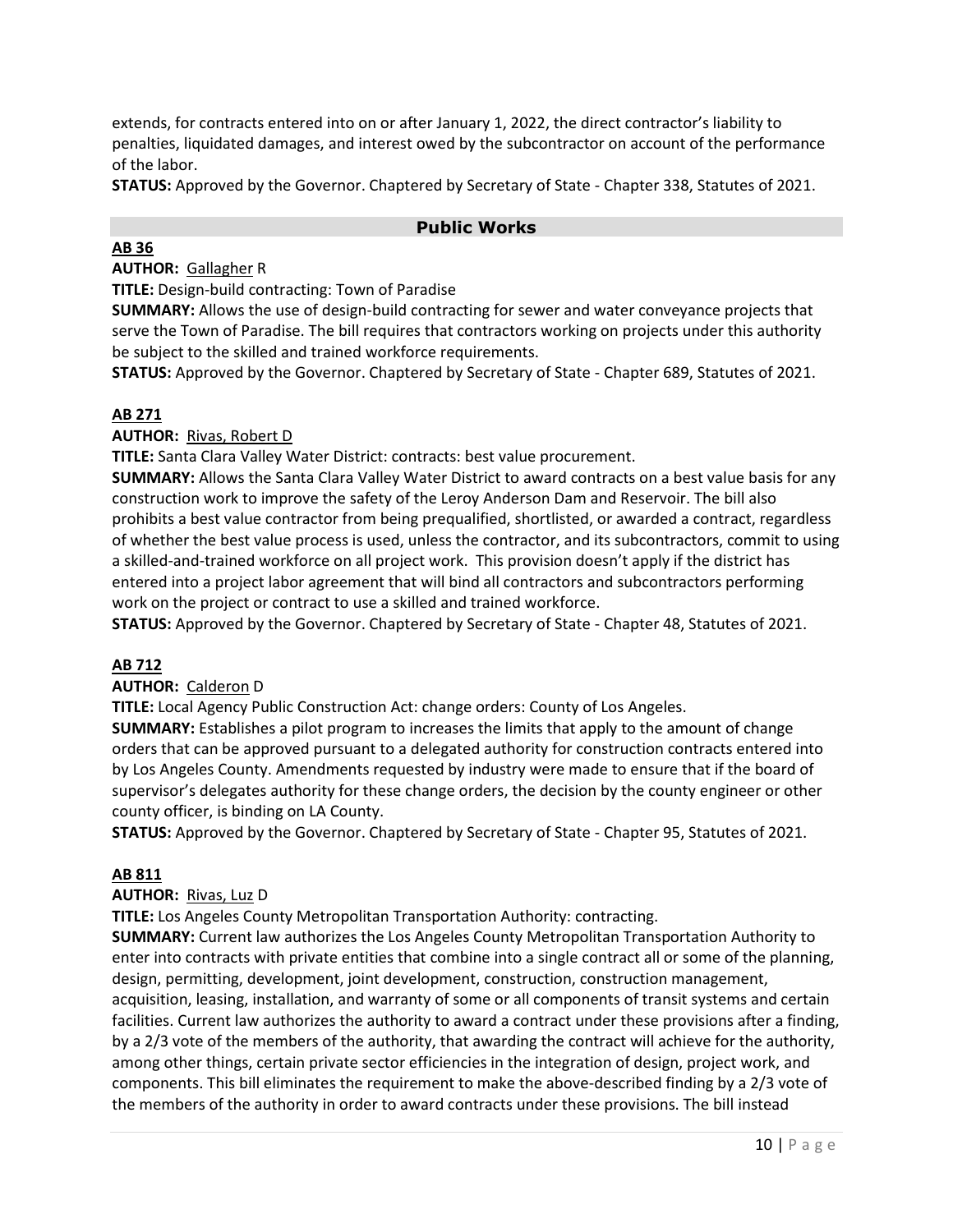authorizes the authority to award these contracts, including operation and maintenance elements, by a 2/3 vote after a finding of the members of the authority that awarding the contract will achieve for the authority a more competitive solicitation process with respect to quality, timeliness, price, and other private sector efficiencies, relevant to the integration of design, project work, and components. **STATUS:** Approved by the Governor. Chaptered by Secretary of State - Chapter 414, Statutes of 2021.

#### **AB 846**

#### **AUTHOR:** Low D

**TITLE:** Local Agency Public Construction Act: job order contracting.

**SUMMARY:** Extends the requirement that school districts and community college districts must participate in a district wide project labor agreement and also require the use of a skilled and trained workforce when utilizing Job Order Contracting procurement authority.

**STATUS:** Approved by the Governor. Chaptered by Secretary of State - Chapter 303, Statutes of 2021.

#### **AB 1023**

#### **AUTHOR:** Flora R

**TITLE:** Contractors and subcontractors: records: penalties.

**SUMMARY:** Clarifies that a contractor or subcontractor must furnish Certified Payroll Records (CPR) to the Labor Commissioner electronically, at least once every 30 days while work is being performed on the project and within 30 days after the final day of work performed on the project, pursuant to existing law. Makes a contractor or subcontractor who fails to furnish those CPR timely, liable for a penalty of \$100 per day, not to exceed \$5,000 per project. Under the new law, the Labor Commissioner is prohibited from levying penalties under these provisions until 14 days after the deadline to furnish records. Penalties only accrue to the actual contractor or subcontractor that fails to furnish the CPR. **STATUS:** Approved by the Governor. Chaptered by Secretary of State - Chapter 326, Statutes of 2021.

#### **[AB 1592](https://ctweb.capitoltrack.com/public/publishbillinfo.aspx?bi=CIc%2f%2ffsvXBSxMpVfhCbwjqXm%2blN4MpgL%2fWKQZoLbfP1WtRWZ5P2pgLmL2lXnB1gp)**

**AUTHOR:** Committee on Local Government

**TITLE:** Fresno Metropolitan Flood Control District: contracts.

**SUMMARY:** The Fresno Metropolitan Flood Control Act establishes the Fresno Metropolitan Flood Control District and grants the district authority relating to flood control. The act requires that a contract entered into by the district for materials, supplies, or for the construction or repair of works or improvements that has a contract price exceeding \$10,000 be let to the lowest responsible bidder. The act authorizes the district to enter into a contract without public bidding if the contract price does not exceed \$10,000. This bill increases the contract price amount set forth in those provisions, only for a contract for materials or supplies, from \$10,000 to \$16,000.

**STATUS:** Approved by the Governor. Chaptered by Secretary of State - Chapter 32, Statutes of 2021. **POSITION:** Active

#### **SB 79**

#### **AUTHOR:** Nielsen R

**TITLE:** County Road Commissioner: Counties of Colusa and Glenn.

**SUMMARY:** Current law provides for the appointment of a road commissioner in each county by the board of supervisors, with specified powers and duties relating to county roads. Existing law provides for exceptions to this requirement, including authorization for the Board of Supervisors of the County of Merced to transfer the duties of the county road commissioner to the county director of the department of public works. This bill also authorizes the Boards of Supervisors of the Counties of Colusa and Glenn to transfer the duties of the county road commissioner to the county director of the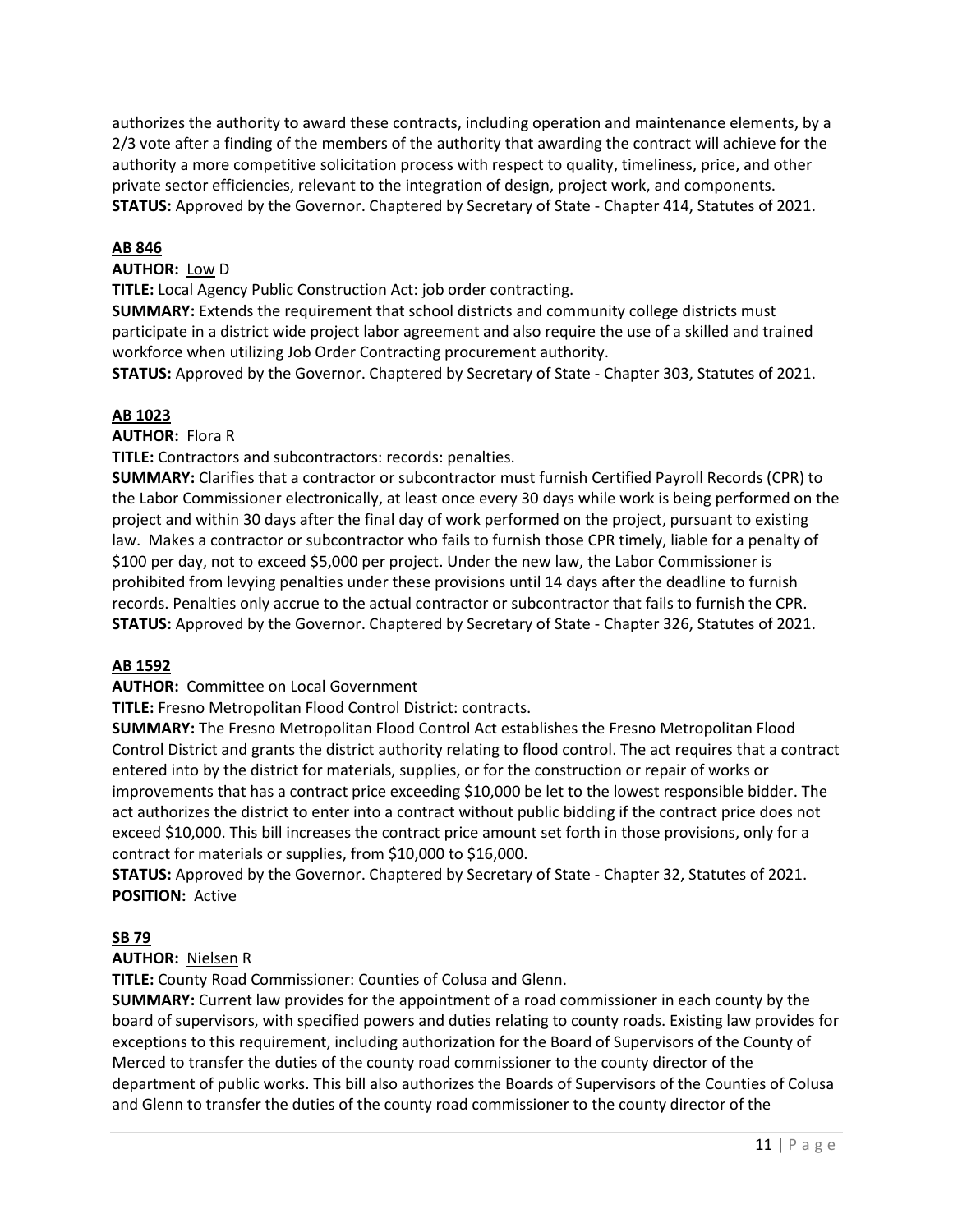department of public works.

**STATUS:** Approved by the Governor. Chaptered by Secretary of State - Chapter 33, Statutes of 2021.

#### **SB 333**

**AUTHOR:** Eggman D

**TITLE:** San Joaquin Regional Transit District: procurement.

**SUMMARY:** The Local Agency Public Construction Act governs contracting by the San Joaquin Regional Transit District for the purchase of supplies, equipment, and materials. The act requires the district, when such an expenditure exceeds \$50,000, to make that purchase by contract let to the lowest responsible bidder. The act requires the district to publish notice requesting bids at least once in a newspaper of general circulation. This bill increases that competitive bidding threshold to \$75,000 for the purchase of supplies, equipment, and materials and specifies that the contract be let, in the district's discretion, either to the lowest responsible bidder or to a responsible bidder that submits a proposal that provides the best value to the district. The bill does not alter the San Joaquin Regional Transit District's requirement to contract to the lowest responsible bidder for the construction of facilities and works, when the expenditure required exceeds three thousand dollars (\$3,000). **STATUS:** Chaptered by Secretary of State - Chapter 217, Statutes of 2021.

#### **SB 431**

#### **AUTHOR:** Rubio D

**TITLE:** Street lighting systems: City of West Covina.

**SUMMARY:** (1) Current law, the Landscaping and Lighting Act of 1972, authorizes local agencies, including a city or county, to form an assessment district for the purpose of making improvements by, among other things, installing landscaping. This bill, in addition to a district's current authority to perform specified maintenance under the Improvement Act of 1911, authorizes the Landscaping and Lighting District of the City of West Covina to also perform maintenance and make improvements pursuant to the Landscaping and Lighting Act of 1972.

**STATUS:** Approved by the Governor. Chaptered by Secretary of State - Chapter 35, Statutes of 2021.

#### **SB 626**

#### **AUTHOR:** Dodd D

**TITLE:** Department of Water Resources: Procurement Methods.

**SUMMARY:** This bill, until January 1, 2033, authorize the Department of Water Resources to utilize the CM/GC method for no more than 7 projects related to State Water Facilities. The bill also requires that contractors working on projects under this authority be subject to the skilled and trained workforce requirements.

**STATUS:** Approved by the Governor. Chaptered by Secretary of State - Chapter 247, Statutes of 2021.

## **Tax & Fee**

#### **AB 80**

**AUTHOR:** Burke D

**TITLE:** Taxation: Coronavirus Aid, Relief, and Economic Security Act: Federal Consolidated Appropriations Act, 2021.

**SUMMARY:** Conforms state law to federal law with respect to the tax treatment of Paycheck Protection Program loans and Economic Injury Disaster Loan advance grants under the Coronavirus Aid, Relief, and Economic Security Act and the Consolidated Appropriations Act of 2021.

**STATUS:** Approved by the Governor. Chaptered by Secretary of State - Chapter 17, Statutes of 2021.